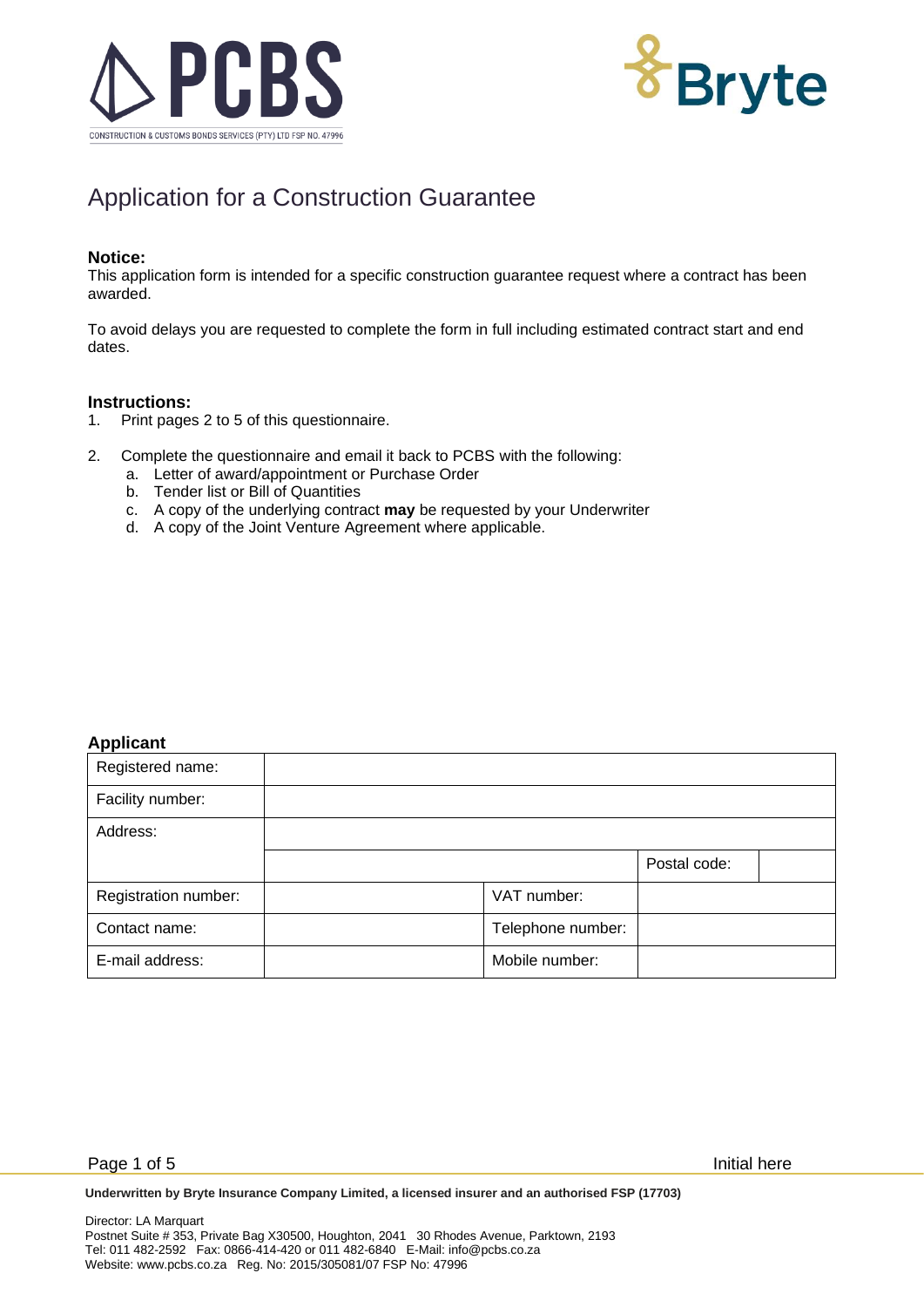



### **Contract Details**

| 1. Guarantee in favour of                                        |                                          |                              |                                   |   |      |  |
|------------------------------------------------------------------|------------------------------------------|------------------------------|-----------------------------------|---|------|--|
| Physical address:                                                |                                          |                              |                                   |   |      |  |
|                                                                  |                                          |                              | Postal code:                      |   |      |  |
| Postal address:                                                  |                                          |                              |                                   |   |      |  |
|                                                                  |                                          |                              | Postal code:                      |   |      |  |
| Contact person at employer                                       |                                          |                              |                                   |   |      |  |
| Email address of employer                                        |                                          |                              |                                   |   |      |  |
| Contact number(s) of employer                                    |                                          |                              |                                   |   |      |  |
| 2. Consulting architect/engineer                                 |                                          |                              |                                   |   |      |  |
| Quantity surveyor                                                |                                          |                              | Telephone number                  |   |      |  |
| Quantity surveyor email                                          |                                          |                              |                                   |   |      |  |
| 3. Contract number                                               |                                          |                              |                                   |   |      |  |
| 4. Description of contract (exact<br>wording as it is to appear) |                                          |                              |                                   |   |      |  |
| Location of contract                                             |                                          |                              |                                   |   |      |  |
| 5. Contract value                                                | R                                        |                              | i. % of value to be subcontracted |   | $\%$ |  |
|                                                                  |                                          | ii. Will subcontractors give |                                   |   |      |  |
| Guarantee value<br>6.                                            | $\mathsf{R}$                             | guarantee?                   |                                   | Y | N    |  |
| 7.<br>Contract dates                                             | <b>Construction start</b>                |                              |                                   |   |      |  |
|                                                                  | Complete                                 |                              |                                   |   |      |  |
|                                                                  | Is maintenance covered by the guarantee? |                              |                                   | Y | N    |  |
|                                                                  | Maintenance start                        |                              |                                   |   |      |  |
|                                                                  | Complete                                 |                              |                                   |   |      |  |

Page 2 of 5 Initial here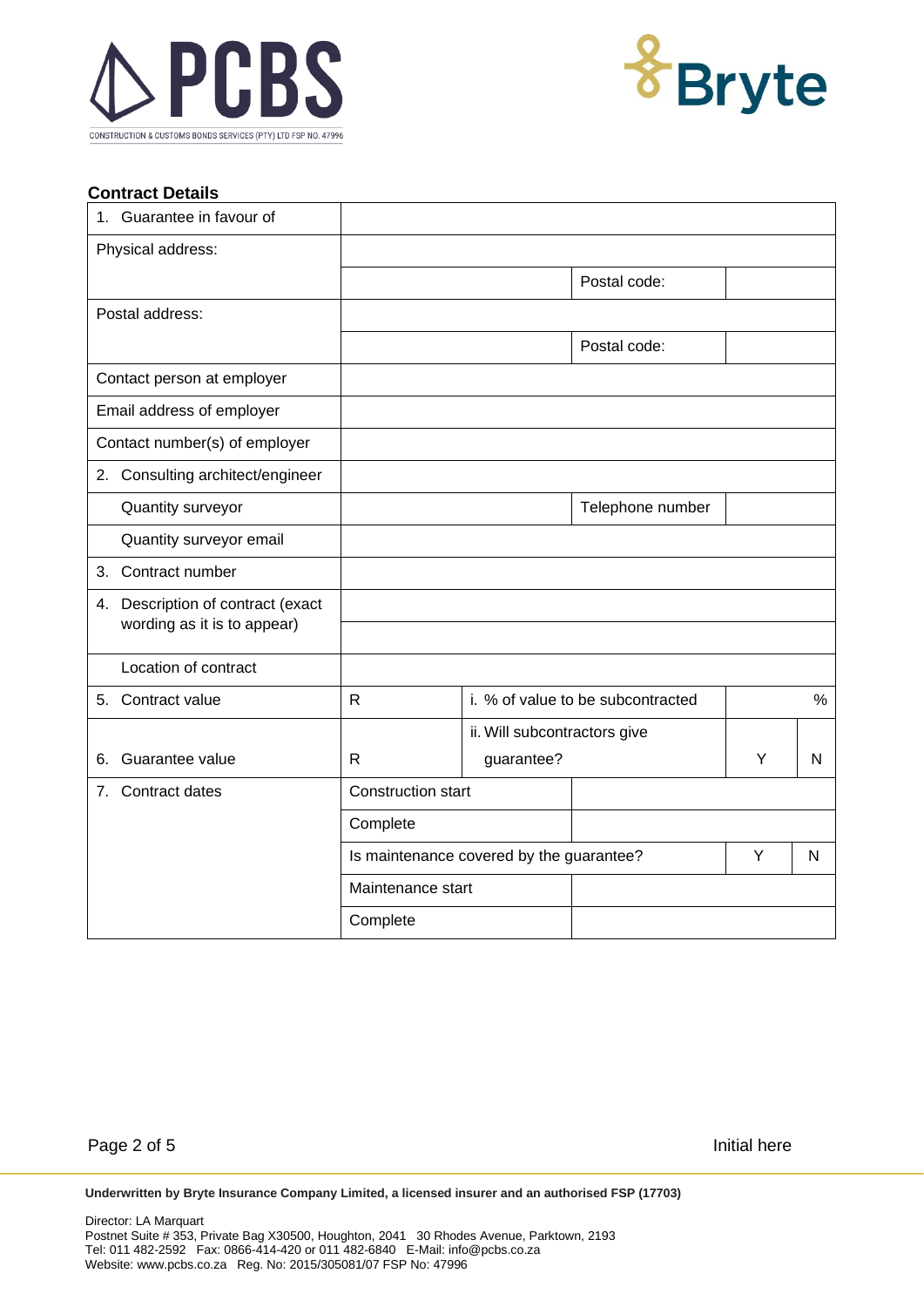



| Type of guarantee<br>8.                                                   |                             | Performance           |  | Other (specify)<br>Retention<br>Advance |              |             |                 |      |
|---------------------------------------------------------------------------|-----------------------------|-----------------------|--|-----------------------------------------|--------------|-------------|-----------------|------|
| Guarantee wording<br>9.                                                   |                             |                       |  |                                         |              | Attached    | Υ               | N    |
| 10. Date guarantee is required                                            |                             |                       |  |                                         |              |             |                 |      |
| 11. Conditions of contract                                                |                             |                       |  |                                         |              |             |                 |      |
|                                                                           |                             | Name                  |  |                                         |              | Price       |                 |      |
|                                                                           | 12. Next tenderers for this |                       |  |                                         |              |             |                 |      |
| contract (or attach tender list)                                          |                             | 1.                    |  |                                         | ${\sf R}$    |             |                 |      |
|                                                                           |                             | 2.                    |  |                                         | ${\sf R}$    |             |                 |      |
|                                                                           |                             | 3.                    |  |                                         | $\mathsf{R}$ |             |                 |      |
|                                                                           |                             | 4.                    |  |                                         | $\mathsf{R}$ |             |                 |      |
| 13. Expected profit %: gross                                              |                             |                       |  |                                         |              |             |                 | $\%$ |
| 14. Existing guarantees                                                   |                             |                       |  |                                         |              |             |                 |      |
| Name of bank/insurer                                                      |                             | <b>Facility limit</b> |  | Guarantee outstanding                   |              | Rate charge |                 |      |
|                                                                           |                             | $\mathsf{R}$          |  |                                         |              |             | %               |      |
|                                                                           |                             | $\mathsf R$           |  |                                         |              |             | %               |      |
|                                                                           |                             | $\mathsf{R}$          |  |                                         |              |             | $\%$            |      |
| How secured?                                                              |                             |                       |  |                                         |              |             |                 |      |
| 15. List of creditors (please provide a list of your 5 biggest creditors) |                             |                       |  |                                         |              |             |                 |      |
| Institution/Creditor                                                      |                             | Account number        |  | Amount outstanding                      |              |             | Contact details |      |
|                                                                           |                             |                       |  |                                         |              |             |                 |      |
|                                                                           |                             |                       |  |                                         |              |             |                 |      |
|                                                                           |                             |                       |  |                                         |              |             |                 |      |
|                                                                           |                             |                       |  |                                         |              |             |                 |      |
|                                                                           |                             |                       |  |                                         |              |             |                 |      |

Page 3 of 5 Initial here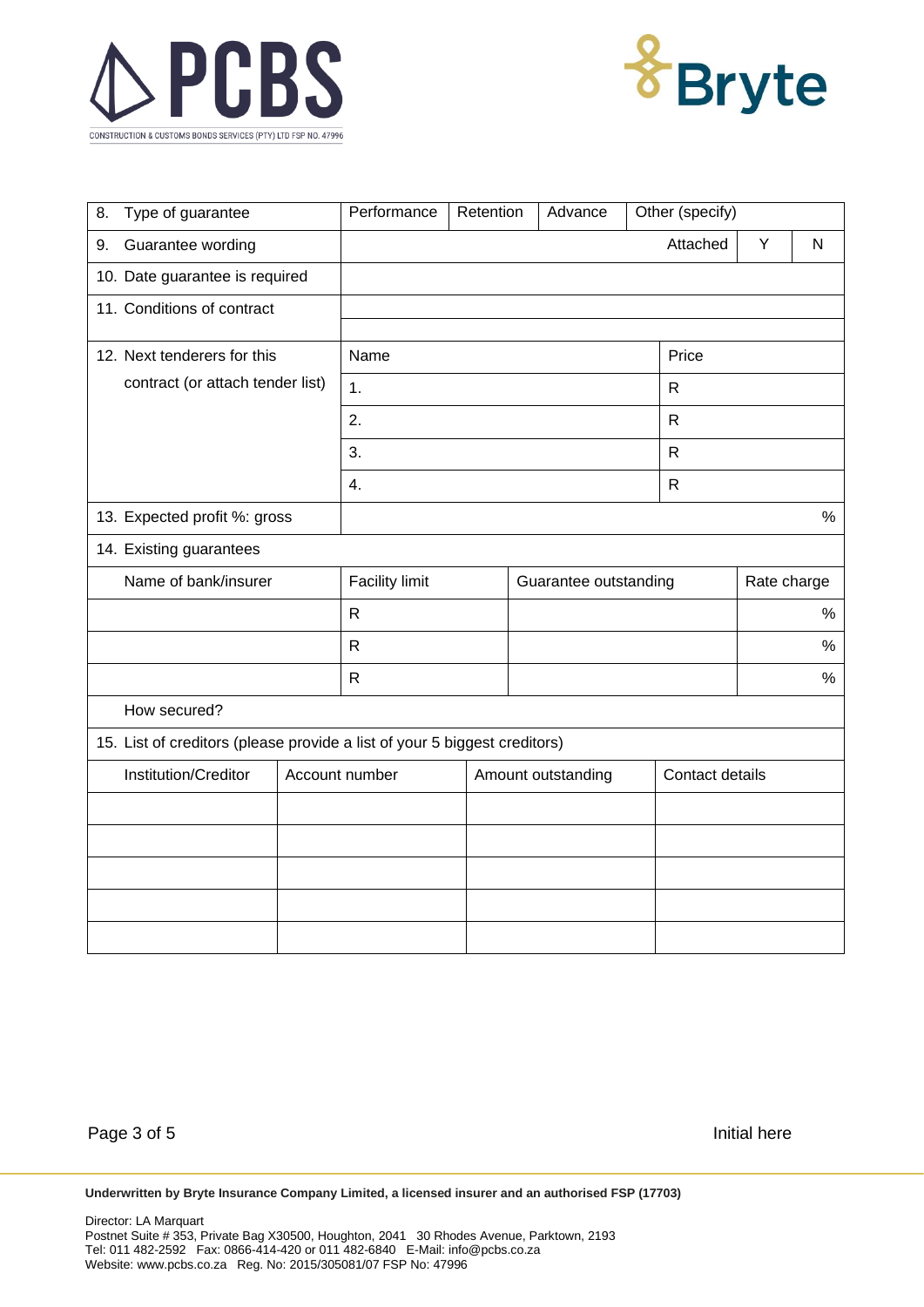# **Most recent contract completed and contracts in progress**

|                                                           | 1 | $\overline{\mathbf{2}}$ | $\mathbf{3}$ |
|-----------------------------------------------------------|---|-------------------------|--------------|
| Date completed<br>1.                                      |   |                         |              |
| Employer/Principal<br>2.                                  |   |                         |              |
| Contract description<br>3.                                |   |                         |              |
| Contract location<br>4.                                   |   |                         |              |
| Final contract value<br>5.                                |   |                         |              |
| Completion certificate issues? Yes or No<br>6.            |   |                         |              |
| Final certificate issued? Yes or No<br>7.                 |   |                         |              |
| Amount of retention money outstanding<br>8.               |   |                         |              |
| Amount of claims outstanding<br>9.                        |   |                         |              |
| 10. Amount of penalties imposed                           |   |                         |              |
| 11. Amount or percentage of final profit/loss on contract |   |                         |              |
| 12. Guarantee provided (value)                            |   |                         |              |
| Name of bank/insurer                                      |   |                         |              |
| When due for return                                       |   |                         |              |
| 13. Principal agent/engineer                              |   |                         |              |
| Contact name                                              |   |                         |              |
| Telephone number                                          |   |                         |              |